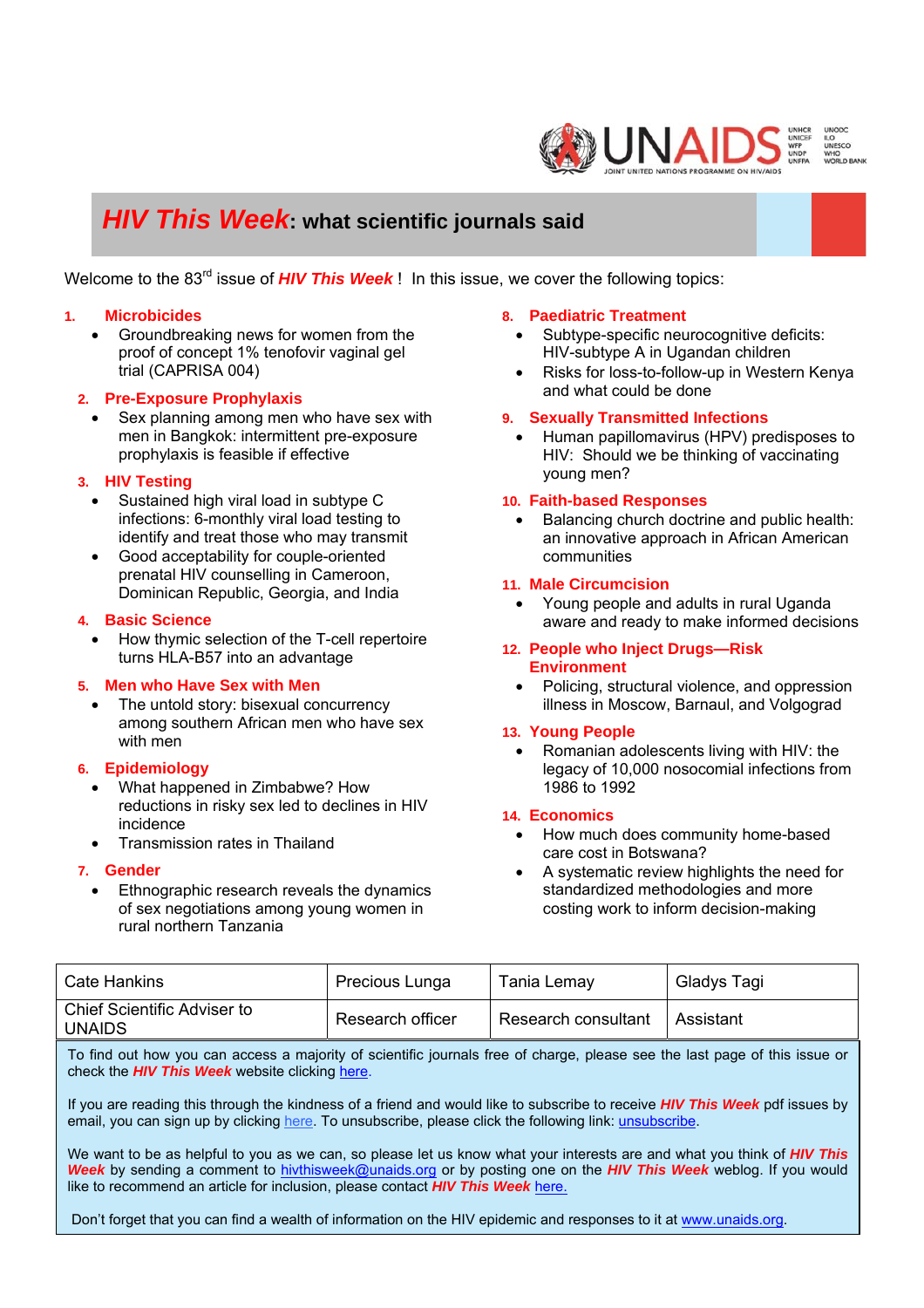# **1. Microbicides**

## **Effectiveness and Safety of Tenofovir Gel, an Antiretroviral Microbicide, for the Prevention of HIV Infection in Women**

*Abdool Karim Q, Abdool Karim S, Frohlich JA, Grobler AC, Baxter C, Mansoor LE, Kharsany ABM, Sibeko S, Mlisana KP,Omar Z, Gengiah TN, Maarschalk S, Arulappan N, Mlotshwa M, Morris L,Taylor D, on behalf of the CAPRISA 004 Trial Group. Science. 2010; July [Epub ahead of print]* 

The CAPRISA 004 trial assessed **effectiveness and safety of a 1% vaginal gel formulation of tenofovir,**  a nucleotide reverse transcriptase inhibitor, for the prevention of HIV acquisition in women. A double-blind, randomized controlled trial was conducted comparing tenofovir gel ( $n = 445$ ) with placebo gel ( $n = 444$ ) in sexually active, HIV uninfected **18 to 40 year-old women in urban and rural KwaZulu-Natal**, South Africa. **HIV serostatus, safety, sexual behaviour and gel and condom use were assessed at monthly followup visits for 30 months. HIV incidence in the tenofovir gel arm was 5.6 per 100 women-years**, i.e. person time of study observation, (38/680.6 women-years) **compared to 9.1 per 100 women-years** (60/660.7 women-years**) in the placebo gel arm** (incidence rate ratio = 0.61; P = 0.017). In high adherers (gel adherence  $> 80\%$ ), HIV incidence was 54% lower (P = 0.025) in the tenofovir gel arm. In intermediate adherers (gel adherence 50 to 80%) and low adherers (gel adherence < 50%) the HIV incidence reduction was 38% and 28% respectively. **Tenofovir gel reduced HIV acquisition by an estimated 39% overall, and by 54% in women with high gel adherence**. No increase in the overall adverse event rates was observed. There were no changes in viral load and no tenofovir resistance in HIV seroconvertors. **Tenofovir gel could potentially fill an important HIV prevention gap, especially for women unable to successfully negotiate mutual monogamy or condom use.** 

**For full text access click here: http://www.sciencemag.org/hottopics/hivprevention/index.dtl** 

**Editors' note:** Following 20 years of research, including 11 effectiveness trials of 6 microbicide candidates that did not protect women from HIV, this groundbreaking study has responded to Zena Stein's 1990 call for a women-controlled method for HIV prevention (*Am J Pub Health 80, 460-462*). The vaginal gel was inserted anytime in the 12 hours before anticipated sex and once in the 12 hours after sex. This dosing strategy was inspired by the effectiveness of antiretroviral prophylaxis at the time of exposure for preventing mother-to-child transmission. Whatever way the data are analysed, the results show effectiveness. Women who used the gel more consistently had more protection. WHO and UNAIDS are convening a meeting at the end of August 2010 at the invitation of the South African government to consider what further research is needed, what would be the regulatory pathway for tenofovir gel, and what programmatic issues would need to be addressed. An example of the latter would be the optimal frequency of HIV testing - having a test every month, as was done in the trial, would not be practical. When the results were presented in Vienna at IAS 2010 there was a standing ovation – an extremely rare event in science. You can download the slides and watch the presentation at: http://globalhealth.kff.org/AIDS2010/July-20/Safety-and-Effectiveness.aspx

# **2. Pre-Exposure Prophylaxis**

## **Sex frequency and sex planning among men who have sex with men in Bangkok, Thailand: implications for pre- and post-exposure prophylaxis against HIV infection.**

*van Griensven F, Thienkrua W, Sukwicha W, Wimonsate W, Chaikummao S, Varangrat A, Mock P. 2010. J Int AIDS Soc. 2010;13:13* 

Daily HIV anti-retroviral pre-exposure prophylaxis (PrEP) is being evaluated in clinical trials among men who have sex with men. However, daily PrEP may not be congruent with sexual exposure profiles of men who have sex with men. Here the authors investigate sex frequency and sex planning to identify and inform appropriate PrEP strategies for men who have sex with men. They evaluated sex frequency and sex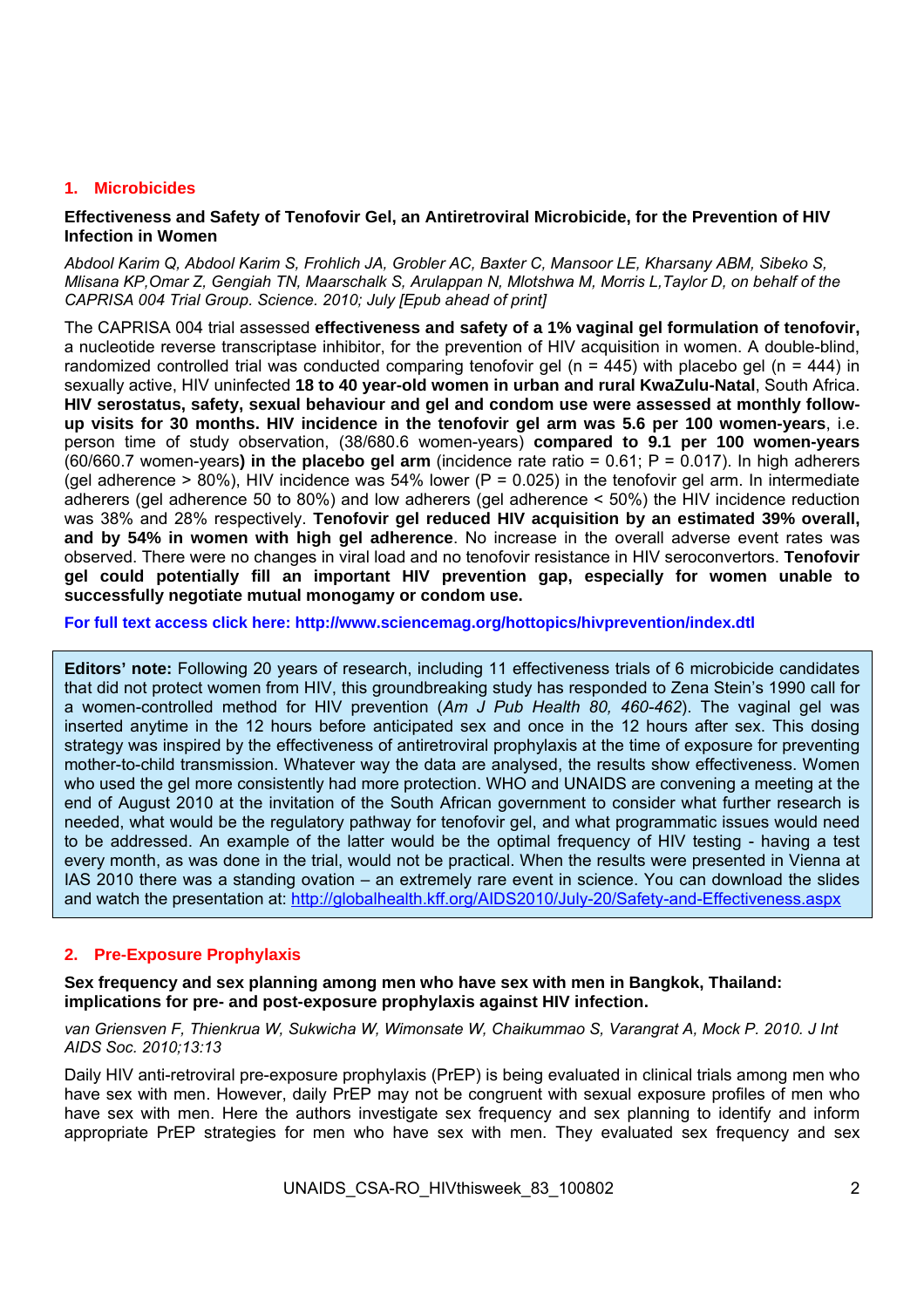planning in a cohort HIV-negative men who have sex with men in Bangkok, Thailand. Chi<sup>2</sup> test was used to compare **reports of sex on different weekdays**; logistic regression was used to identify **predictors of sex frequency and sex planning**. Of 823 men who have sex with men (mean age 28.3 yrs) **86% reported sex on 2 days per week or less** and **65% reported their last sex to have been planned**. Sex on the weekend (~30%) was more often reported than sex on weekdays (~23%). In multivariate analysis, use of alcohol, erectile dysfunction drugs, group sex, sex with a foreigner, buying and selling sex and a history of HIV testing were associated with having sex on 3 days per week or more; age 22 to 29 years, not identifying as homosexual, receptive anal intercourse and not engaging in group sex were associated with unplanned sex. **Intermittently dosed PrEP (as opposed to daily) may be a feasible HIV prevention strategy** and should be considered for evaluation in clinical trials. **Predictors of sex frequency and sex planning may help to identify those in need for daily PrEP** and those who may not be able to take a timely preexposure dose.

**For full text access click here: http://www.ncbi.nlm.nih.gov/pmc/articles/PMC2873546/?tool=pubmed** 

**Editors' note:** In this study, planned sex meant 'having made intentional arrangements to have sex, e.g. you went to the park, sauna, bar, or online to find a sex partners or you had made an appointment with another man to have sex'. Two-thirds of the men in this study had planned sex on the first encounter of the last day they had sex. Given the sex frequency reported in this study, it would be possible for many men who have sex with men in Bangkok to use intermittent pre-exposure prophylaxis (PrEP), if it proved to be effective. For others who are having sex more frequently or who are less able to plan when they will have sex, a daily antiretroviral dose would be more practical. There is a daily dose effectiveness trial underway among men who have sex with men in Peru, Ecuador, USA, South Africa, and Thailand - it will report results in the next 6 months. A safety and acceptability study of intermittent PrEP among men who have sex with men is underway in Kenya and Uganda and two further safety studies are planned. If daily PrEP provides protection and intermittent PrEP is safe, the question will be whether intermittent PrEP will be effective and for which men. Local studies such as this one eventually can inform the counselling that will help men to choose a tailored approach that will work best for them.

# **3. HIV Testing**

## **HIV-1 subtype C-infected individuals maintaining high viral load as potential targets for the "testand-treat" approach to reduce HIV transmission.**

*Novitsky V, Wang R, Bussmann H, Lockman S, Baum M, Shapiro R, Thior I, Wester C, Wester CW, Ogwu A, Asmelash A, Musonda R, Campa A, Moyo S, van Widenfelt E, Mine M, Moffat C, Mmalane M, Makhema J, Marlink R, Gilbert P, Seage GR 3rd, DeGruttola V, Essex M. PLoS One. 2010;5:e10148.* 

The first aim of the study is to assess the distribution of HIV-1 RNA levels in subtype C infection. Among **4,348 drug-naïve HIV-positive individuals participating in clinical studies in Botswana**, the median baseline plasma HIV-1 RNA levels differed between the general population cohorts (4.1-4.2 log(10)) and combination antiretroviral therapy-initiating cohorts (5.1-5.3 log(10)) by about one log(10). The proportion of individuals with high ( $>$  or = 50,000 (4.7 log(10)) copies/ml) HIV-1 RNA levels ranged from 24%-28% in the general HIV-positive population cohorts to 65%-83% in combination antiretroviral therapy-initiating cohorts. The second aim is to **estimate the proportion of individuals who maintain high HIV-1 RNA levels for an extended time and the duration of this period**. For this analysis, the authors estimate the proportion of individuals who could be identified by repeated 6- vs. 12-month-interval HIV testing, as well as the potential reduction of HIV transmission time that can be achieved by testing and antiretroviral treatment. Longitudinal analysis of 42 seroconverters revealed that **33% (95% CI: 20%-50%) of individuals maintain high HIV-1 RNA levels for at least 180 days post seroconversion and the median duration of high viral load period was 350 (269; 428) days post seroconversion.** They found that it would be possible to identify all HIV-infected individuals with viral load > or =  $50,000$  (4.7 log(10)) copies/ml using repeated six-monthinterval HIV testing. Assuming individuals with high viral load initiate combination antiretroviral therapy after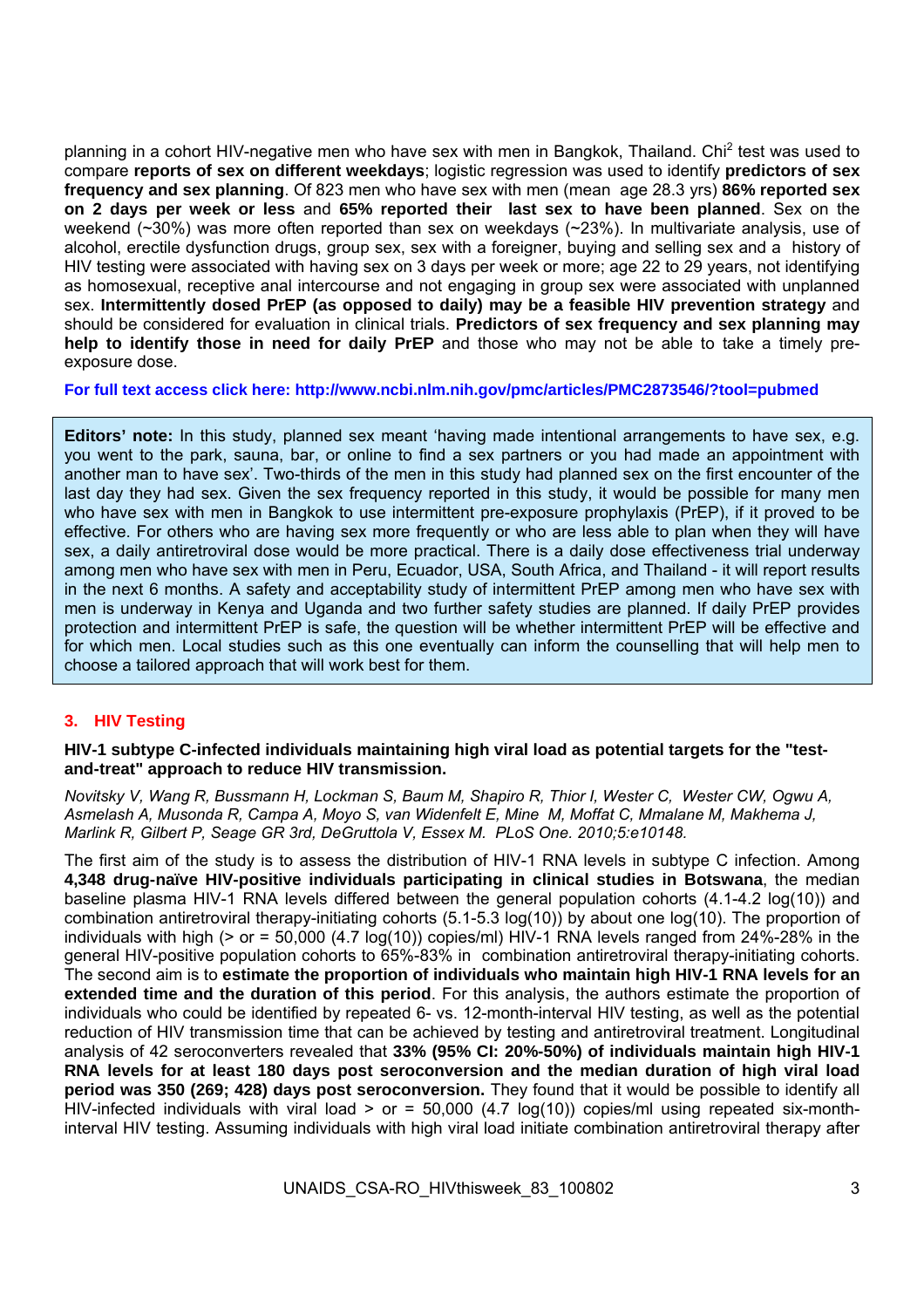being identified, the period of high transmissibility due to high viral load can potentially be reduced by 77% (95% CI: 71%-82%). Therefore, if HIV-infected individuals maintaining high levels of plasma HIV-1 RNA for extended period of time contribute disproportionally to HIV transmission, a modified "test-and-treat" strategy targeting such individuals by repeated HIV testing (followed by initiation of combination antiretroviral therapy) might be a useful public health strategy for mitigating the HIV epidemic in some communities.

#### **For full text access click here: http://www.plosone.org/article/info%3Adoi%2F10.1371%2Fjournal.pone.0010148**

**Editors' note:** Viral load studies in sub-type B infection have shown that for most people the initial peak of viral load resolves to a steady-state setpoint in 4 to 6 months, with higher viral setpoint associated with an increased risk of disease progression and onward HIV transmission. Although we do not know what the threshold for HIV transmission is, it is assumed to be between 10,000 and 100,000 copies/ml, with 50,000 copies/ml used in most studies. This study of over 4000 people with sub-type C infection participating in 7 cohort studies in Botswana found that 24-28% of people in the general population studies and 65-83% in the populations staring on antiretroviral therapy had viral loads over 50,000. In the acute infection cohort, the mean and median duration of high viral load was about 12 months, with around 33% of people maintaining high viral loads. Modelling to determine the optimal testing frequency to identify these individuals and offer them immediate treatment revealed that more HIV transmission could be prevented (77%) with 6-monthly viral load testing than with an annual test. Clearly, people in need of life-prolonging treatment should be prioritised for access to therapy. Thereafter, strategies such as offering treatment to people who are not eligible for treatment based on CD4 count but who are most likely to transmit to others could be considered.

# **Couple-oriented prenatal HIV counseling for HIV primary prevention: an acceptability study.**

*Orne-Gliemann J, Tchendjou PT, Miric M, Gadgil M, Butsashvili M, Eboko F, Perez-Then E, Darak S, Kulkarni S, Kamkamidze G, Balestre E, Desgrees du Lou A, Dabis F. BMC Public Health. 2010;10:197.* 

A large proportion of the 2.5 million new adult HIV infections that occurred worldwide in 2007 were in stable couples. Feasible and acceptable strategies to improve HIV prevention in a conjugal context are scarce. In the preparatory phase of the ANRS 12127 Prenahtest multi-site HIV prevention trial, the authors assessed the **acceptability of couple-oriented post-test HIV counselling** and **men's involvement within prenatal care services**, among pregnant women, male partners, and health care workers in **Cameroon, Dominican Republic, Georgia, and India**. Quantitative and qualitative research methods were used: direct observations of health services; in-depth interviews with women, men, and health care workers; monitoring of the couple-oriented post-test HIV counselling intervention; and exit interviews with couple-oriented posttest HIV counselling participants. In-depth interviews conducted with 92 key informants across the four sites indicated that men rarely participated in antenatal care services, mainly because these are traditionally and programmatically a woman's domain. However men's involvement was reported to be acceptable and needed in order to improve antenatal care and HIV prevention services. **Couple-oriented post-test HIV counselling** was considered by the respondents to be a **feasible and acceptable strategy to actively encourage men to participate in prenatal HIV counselling and testing** and overall in reproductive health services. One of the keys to men's involvement within prenatal HIV counselling and testing is the **better understanding of couple relationships, attitudes, and communication patterns between men and women**, in terms of HIV and sexual and reproductive health; this conjugal context should be taken into account in the provision of quality prenatal HIV counselling, which aims at integrated prevention of motherto-child transmission and primary prevention of HIV.

**For full text access click here: http://www.biomedcentral.com/1471-2458/10/197** 

**Editors' note:** The Prenahtest trial assessing the impact of couple-oriented post-test counselling, underway in 4 low-to-medium HIV prevalence countries, will be completed in 2011. This preparatory study revealed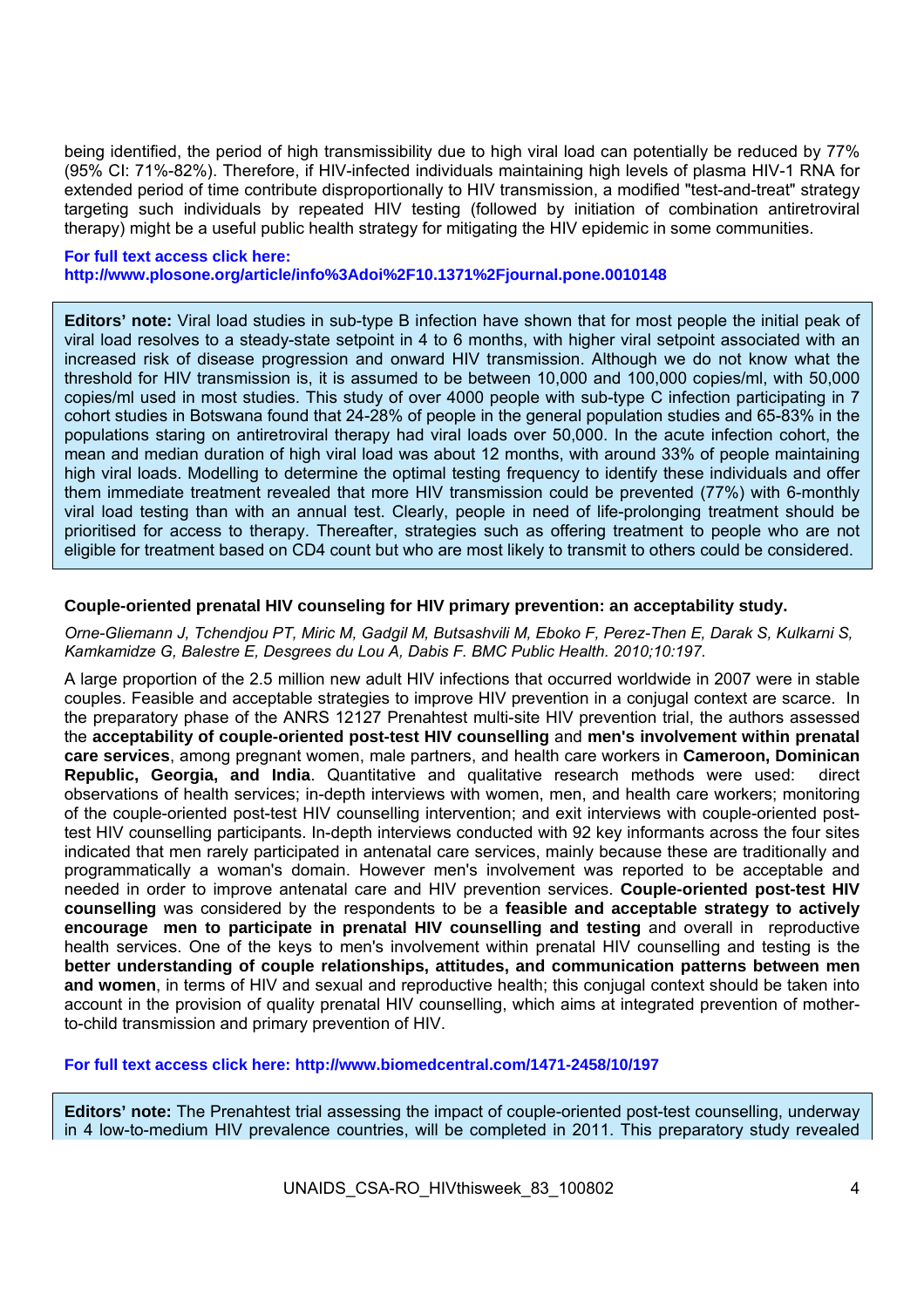support for the idea of increasing men's involvement but identified a number of barriers that first must be overcome. These include making antenatal care services more physically and interpersonally receptive to male participation and challenging gender norms to address the social barriers to male involvement. This process can help change the paternalistic, unidirectional nature of relationships between most health care providers and patients which can reveal itself as lectures without opportunities for personalised prevention messages. Testing options for men are limited to sexually transmitted disease clinics, voluntary counselling and testing services, and male circumcision programmes. Couple counselling and testing in the context of pregnancy is an opportunity to increase the testing options for men while decreasing the likelihood of transmission to infants. It is an opportunity that should not to be missed – most men and women living in a serodiscordant couple do not know their status nor that of their partner.

## **4. Basic Science**

# **Effects of thymic selection of the T-cell repertoire on HLA class I-associated control of HIV infection.**

*Kosmrlj A, Read EL, Qi Y, Allen TM, Altfeld M, Deeks SG, Pereyra F, Carrington M, Walker BD, Chakraborty AK. Nature. 2010;465:350-4* 

Without therapy, most people infected with human immunodeficiency virus (HIV) ultimately progress to AIDS. **Rare individuals ('elite controllers') maintain very low levels of HIV RNA without therapy, thereby making disease progression and transmission unlikely**. Certain HLA class I alleles are markedly enriched in elite controllers, with the highest association observed for **HLA-B57**. Because **HLA molecules present viral peptides that activate CD8(+) T cells**, an immune-mediated mechanism is probably responsible for superior control of HIV. Here the authors describe how the peptide-binding characteristics of HLA-B57 molecules affect thymic development such that, compared to other HLArestricted T cells, a larger fraction of the naive repertoire of B57-restricted clones recognizes a viral epitope, and these T cells are more cross-reactive to mutants of targeted epitopes. Their calculations predict that such a **T-cell repertoire imposes strong immune pressure on immunodominant HIV epitopes and emergent mutants**, thereby **promoting efficient control of the virus**. Supporting these predictions, in a large cohort of HLA-typed individuals, Kosmrlj and colleagues' experiments show that the relative ability of HLA-B alleles to control HIV correlates with their peptide-binding characteristics that affect thymic development. These results provide a conceptual framework that unifies diverse empirical observations, and have implications for vaccination strategies.

**For full text access click here: http://www.nature.com/nature/journal/v465/n7296/full/nature08997.html** 

**Editors' note:** The human leukocyte antigen (HLA) system is composed of a large number of genes related to immune system function in humans. It was first recognised as a result of reactions to organ transplantation. Organ transplants are less likely to be rejected if the donor and recipient have similar HLA profiles. People expressing HLA-B8 have a rapid progression to HIV disease while those expressing HLA-B57 tend to have a lower HIV viral setpoint and a slower HIV disease progression. This research suggests that this difference is related to the diversity of peptides presented in the thymus during T-cell development. Individuals with HLA-B57 tend to have a more cross-reactive repertoire because their T-cells encounter fewer self-peptides during development – this also makes such individuals more likely to have autoimmune diseases and hypersensitivity reactions. Although rarer, cross-reactive T-cells are found in people with other HLA alleles so the challenge for a T-cell vaccine will be to activate these cells in everyone to enable robust immune responses.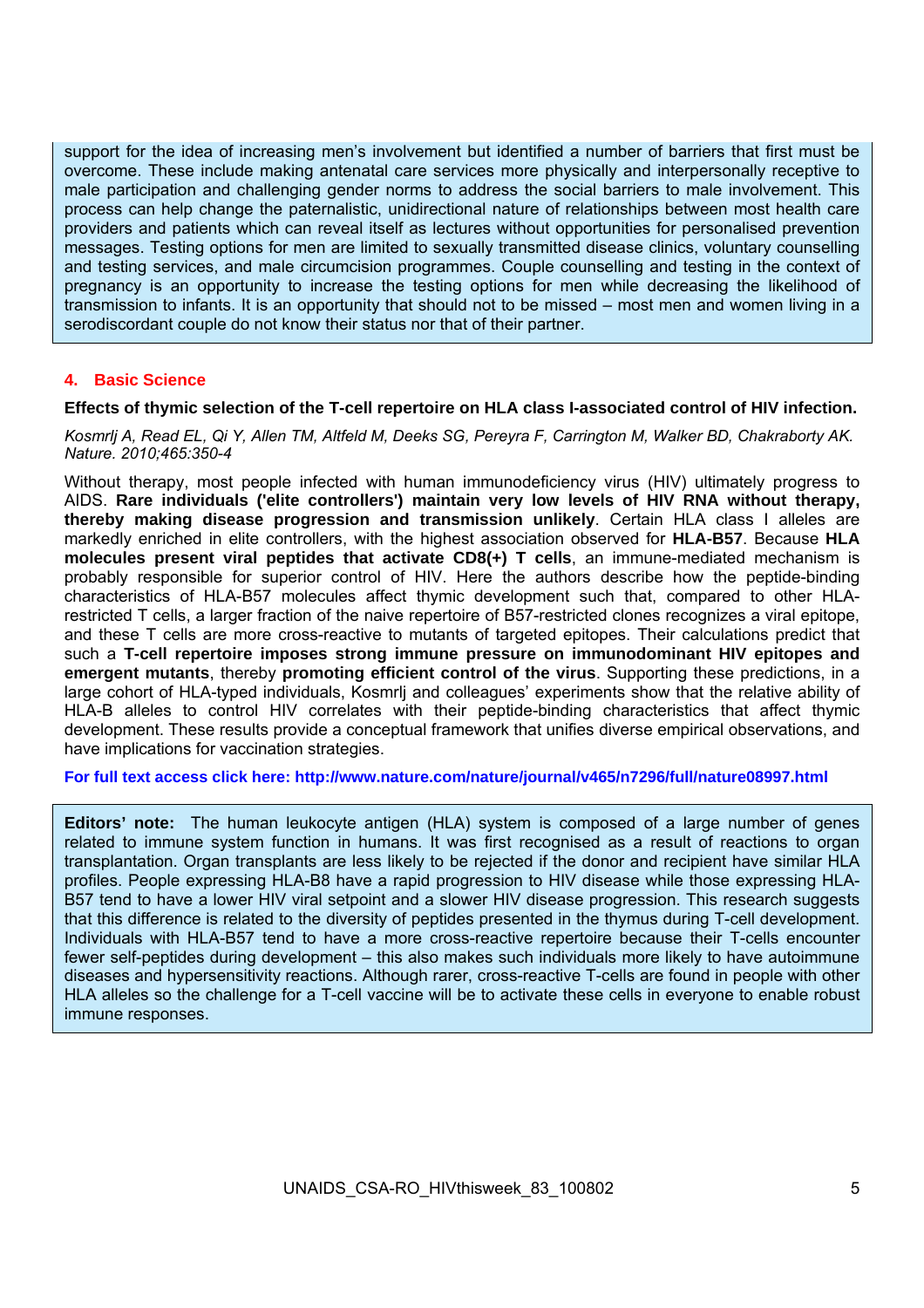# **5. Men Who have Sex with Men**

## **Bisexual concurrency, bisexual partnerships, and HIV among Southern African men who have sex with men.**

## *Beyrer C, Trapence G, Motimedi F, Umar E, Iipinge S, Dausab F, Baral S. Sex Transm Infect. 2010. [Epub ahead of print]*

The sexual behaviour of men who have sex with men in southern Africa has been little studied. Beyrer et al present here the first data on bisexual partnerships and bisexual concurrency among **men who have sex with men in Malawi, Namibia and Botswana**. The authors conducted a **cross-sectional probe** of a **convenience sample** of 537 men who have **ever reported anal sex with another man** using a structured survey instrument and rapid-kit HIV screening. **34.1% of men who have sex with men were married or had a stable female partner, and 53.7% reported both male and female sexual partners in the past 6 months.** Bisexual concurrency was common, with 16.6% of men who have sex with men having concurrent relationships with both a man and a woman. In bivariate analyses, any bisexual partnerships were associated with lower education (OR 1.6, 95% CI 1.1 to 2.3), higher condom use (OR 6.6, 95% CI 3.2 to 13.9), less likelihood of having ever tested for HIV (OR 1.6, 95% CI 1.1 to 2.3), less likelihood of having disclosed sexual orientation to family (OR 0.47, 95% CI 0.32 to 0.67) and being more likely to have received money for casual sex (OR 1.9, 95% CI 1.3 to 2.7). **Bisexual concurrency** was associated with a **higher self-reported condom use** (OR 1.7, 95% CI 1.0 to 3.1), **being employed** (OR 1.8, 95% CI 1.2 to 2.9), **lower likelihood of disclosure of sexual orientation to family** (OR 0.37, 95% CI 0.22 to 0.65) and **having paid for sex with men** (OR 2.0, 95% CI 1.2 to 3.2).The majority of men who have sex with men in this study report some bisexual partnerships in the previous 6 months. Concurrency with sexual partners of both genders is common. Encouragingly, men reporting any **concurrent bisexual activity** were more likely to report condom use with sexual partners, and these men were **not more likely to have HIV infection than men reporting only male partners.** HIV-prevention programmes focussing on decreasing concurrent sexual partners in the African context should also target bisexual concurrency among men who have sex with men. **Decriminalisation of same-sex practices** will **potentiate evidence-based HIV-prevention programmes** targeting men who have sex with men.

## **For full text access click here: http://sti.bmj.com/content/early/2010/04/16/sti.2009.040162.long**

**Editors' note:** Historical and current labour migration patterns in southern Africa are thought to be major contributors to sexual concurrency, most often defined as men having two or more female sexual partners and women having two or more male partners at the same time. This is the first study of bisexual concurrency among men who have sex with men, defined as being in an ongoing sexual relationship with both a male and a female partner. Bisexuality was defined as sex with at least one man and one woman in the previous 6 months. The study population in Botswana, Namibia, and Malawi was urban and more likely to be gay-identified because the men were recruited through local human rights organisations with links to these communities of men. All three countries criminalise same sex behaviour. Although the findings cannot be generalised to the entire population of men who have sex with men, they are nonetheless thought provoking. Overall, more than half were sexually active with both men and women, one third were married to women, and one in six was in a stable relationship with a man and a woman. Men were more likely to identify as bisexual and report bisexual concurrency in settings where the social pressure to marry women was strong, such as Malawi. HIV infection prevalence was about twice as high as national estimates of HIV prevalence for men of reproductive age; however, condom use with regular and casual sex partners was higher among those in concurrent bisexual partnerships. Further research is needed to better understand the contribution of bisexuality and bisexual concurrency to African epidemics but the capacity to undertake such research and design tailored prevention programmes will depend on how quickly these countries move to decriminalise homosexuality.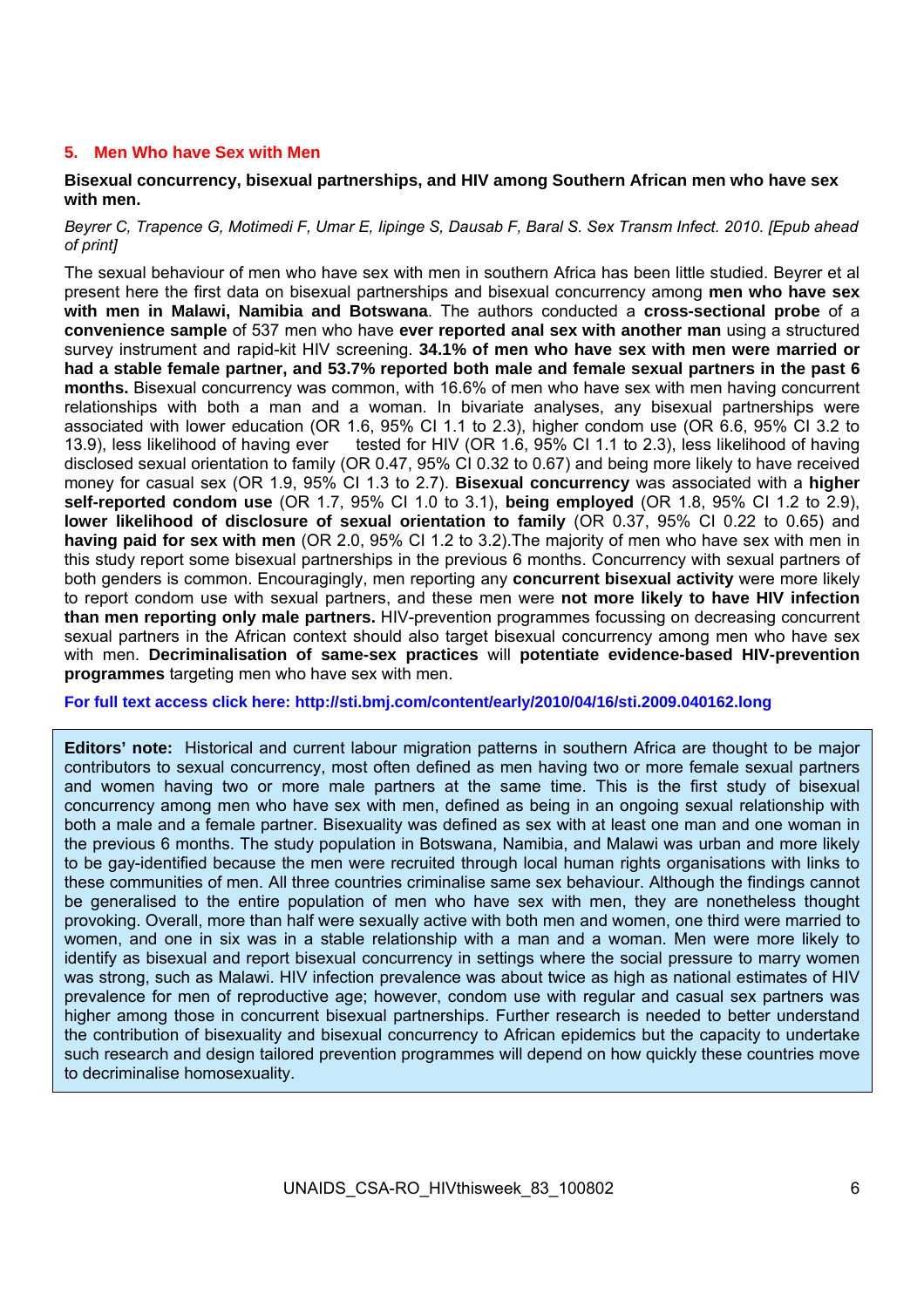# **6. Epidemiology**

#### **HIV decline in Zimbabwe due to reductions in risky sex? Evidence from a comprehensive epidemiological review.**

#### *Gregson S, Gonese E, Hallett TB, Taruberekera N, Hargrove JW, Lopman B, Corbett EL, Dorrington R, Dube S, Dehne K, Mugurungi O. Int J Epidemiol. 2010. [Epub ahead of print]*

Recent data from antenatal clinic surveillance and general population surveys suggest substantial declines in human immunodeficiency virus (HIV) prevalence in Zimbabwe. The authors assessed the **contributions of rising mortality**, **falling HIV incidence** and **sexual behaviour change to the decline in HIV prevalence**. Comprehensive review and secondary analysis of national and local sources on trends in HIV prevalence, HIV incidence, mortality and sexual behaviour covering the period 1985-2007 was conducted. HIV prevalence fell in Zimbabwe over the past decade (national estimates: from **29.3% in 1997 to 15.6% in 2007**). National census and survey estimates, vital registration data from Harare and Bulawayo, and prospective local population survey data from eastern Zimbabwe showed **substantial rises in mortality during the 1990s levelling off after 2000**. Direct estimates of HIV incidence in male factory workers and women attending pre- and post-natal clinics, trends in HIV prevalence in 15-24-year-olds, and backcalculation estimates based on the vital registration data from Harare indicated that **HIV incidence may have peaked in the early 1990s and fallen during the 1990s**. Household survey data showed **reductions in numbers reporting casual partners from the late 1990s** and **high condom use in non-regular partnerships between 1998 and 2007**. These findings provide the first convincing evidence of an **HIV decline accelerated by changes in sexual behaviour** in a southern African country. However, in 2007, one in every seven adults in Zimbabwe was still infected with a life-threatening virus and mortality rates remained at crisis level.

#### **For full text access click here:**

**http://ije.oxfordjournals.org/cgi/content/full/dyq055v1?view=long&pmid=20406793** 

**Editors' note:** Trying to determine the factors that have contributed to the most convincing decline in countrywide HIV prevalence in southern Africa was challenging. The first step was to assemble all available evidence from sources such as population surveys, vital registration, antenatal surveillance, incidence studies, censuses, and behavioural and other studies. After their results were assessed for quality, potential biases, and plausibility, estimates of HIV prevalence and incidence were calculated and modelling conducted to assess the possible impact on HIV prevalence of out-migration from Zimbabwe. The overall findings are striking. Condom use with non-regular partners was already high by the late 1990s and had contributed to bringing the decline in HIV incidence to a tipping point where the net reproductive number was less than one. Further risk reduction in the form of substantial reductions in reported non-regular sexual partners from 1999 to 2004 hastened the fall in incidence. Mortality affected HIV prevalence but outmigration likely had small effects. Zimbabwe has an HIV treatment burden that will last for decades but it has made a major contribution to our understanding of HIV epidemic dynamics. There are critically important lessons still to be learned about what prompted behaviour change in Zimbabwe.

#### **HIV Transmission Rates in Thailand: Evidence of HIV Prevention and Transmission Decline. Siraprapasiri T, Peerapatanapokin W, Manne J, Niccolai L, Kunanusont C. J Acquir Immune Defic Syndr. 2010; 54:430-6**

Analysis of HIV transmission rates has provided insight into the impacts of HIV-related prevention programming and policies in the United States by providing timely information beyond incidence or prevalence alone. The purpose of this analysis is to use transmission rates to assess past prevention efforts and explore trends of the epidemic in subpopulations within Thailand. Asian Epidemic Model HIV incidence and prevalence were used to calculate transmission rates over time nationally and among high-risk populations. **A national HIV program implemented in Thailand in the 1990s that targeted sex workers**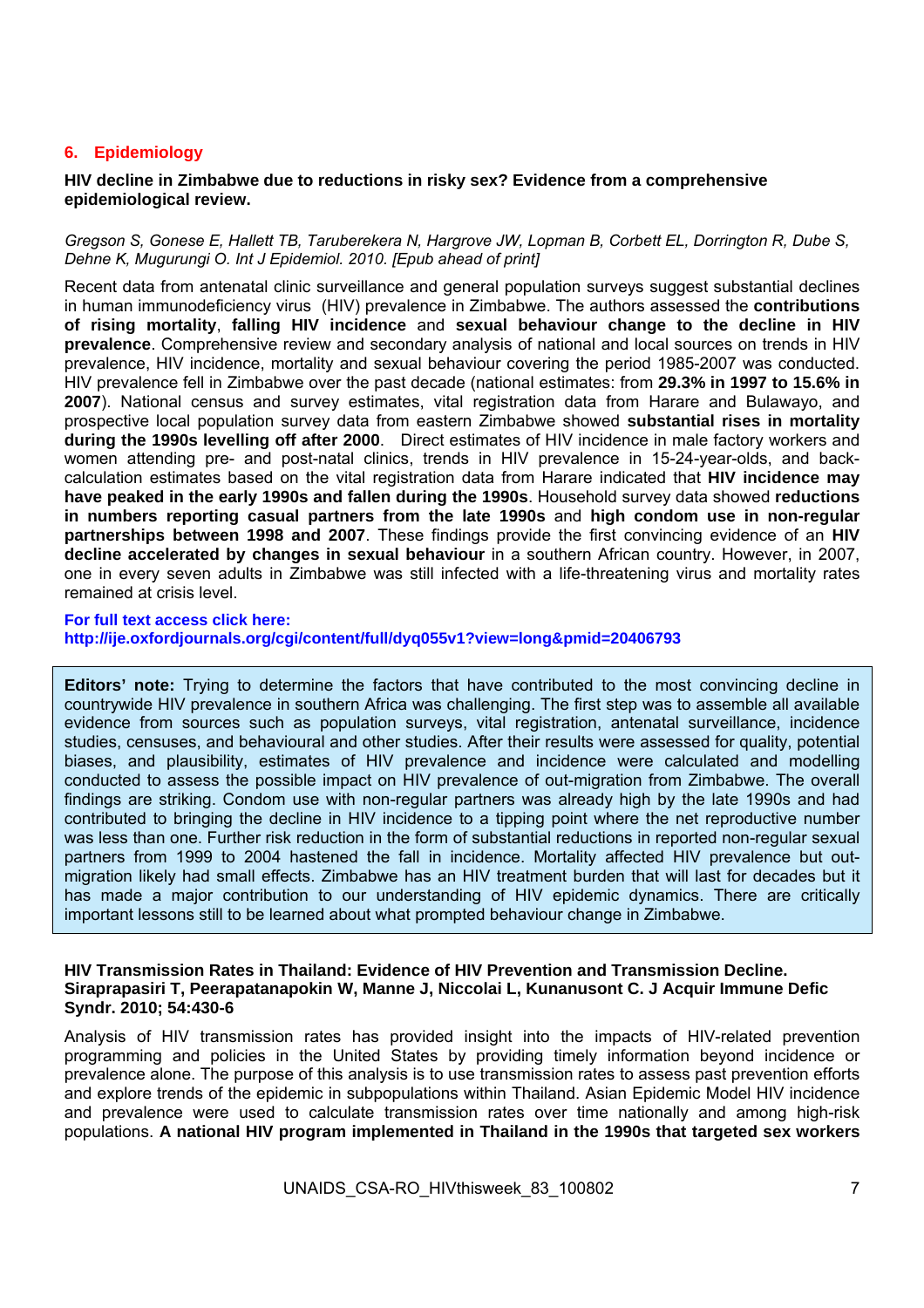**and the general population was correlated with a decrease in new cases despite high prevalence**. The **turning point of the epidemic was in 1991** when the national transmission rate was 32%. By the late 1990s, the rate dropped to less than 4%. All subpopulations experienced a rate decline; however, sex workers still experienced higher transmission rates. The declining trend in HIV transmission rates despite ever-growing prevalence indicates prevention success correlated with the national HIV program. Data from subgroup analyses provide stronger evidence of prevention success than incidence alone, as this measure demonstrates the effect of efforts and accounts for the burden of disease in the population.

#### **To review the abstract click here: http://www.ncbi.nlm.nih.gov/pubmed/20418773**

**Editors' note:** This paper defines the HIV transmission rate as the new cases of HIV divided by the existing number of persons living with HIV for a specified time. It provides a measure that considers the spread of HIV by accounting for the number of people capable of transmitting HIV. How accurate the transmission rate calculated in this manner will be clearly depends on how good are the HIV incidence and prevalence estimates. Nevertheless, Thailand has clearly met the Millennium Development Goal 6 'to halt and reverse the spread of HIV by 2015' through sustained reductions in HIV incidence. This resulted from the swift action that provoked dramatic changes in HIV incidence from a peak in 1991 and concerted prevention programming thereafter. These included mobilisation of non-governmental organisations, the 100% condom use campaign that went national in 1992, blood screening programmes, and active surveillance. It is unclear how accurate transmission rates calculated this way are for key populations such as men who have sex with men, people who inject drugs, and couples in which one person has HIV infection, but the need to engage these people in the design of effective tailored prevention programming and better surveillance is clear.

# **7. Gender**

#### **Transactional sex amongst young people in rural northern Tanzania: an ethnography of young women's motivations and negotiation.**

## *Wamoyi J, Wight D, Plummer M, Mshana GH, Ross D. Reprod Health. 2010;7:2.*

Material exchange for sex (transactional sex) may be important to sexual relationships and health in certain cultures, yet the motivations for transactional sex, its scale and consequences are still little understood. The aim of this paper is to examine **young women's motivations to exchange sex for gifts or money**, the **way in which they negotiate transactional sex** throughout their relationships, and the **implications of these negotiations for the HIV epidemic**. An ethnographic research design was used, with information collected primarily using participant observation and in-depth interviews in a rural community in North Western Tanzania. The qualitative approach was complemented by an innovative assisted self-completion questionnaire. **Transactional sex underlays most non-marital relationships** and was **not, per se, perceived as immoral**. However, women's motivations varied, for instance: escaping intense poverty, seeking beauty products or accumulating business capital. There was also **strong pressure from peers to engage in transactional sex**, in particular to **consume like others** and **avoid ridicule for inadequate remuneration**. **Macro-level factors** shaping transactional sex (e.g. economic, kinship and normative factors) **overwhelmingly benefited men**, but **at a micro-level there were different dimensions of power**, stemming from individual attributes and immediate circumstances, **some of which benefited women**. **Young women actively used their sexuality as an economic resource**, often entering into relationships primarily for economic gain. Transactional sex is likely to increase the risk of HIV by providing a dynamic for partner change, making more affluent, higher risk men more desirable, and creating further barriers to condom use. Behavioural interventions should directly address how embedded transactional sex is in sexual culture.

**For full text access click here: http://www.reproductive-health-journal.com/content/7/1/2**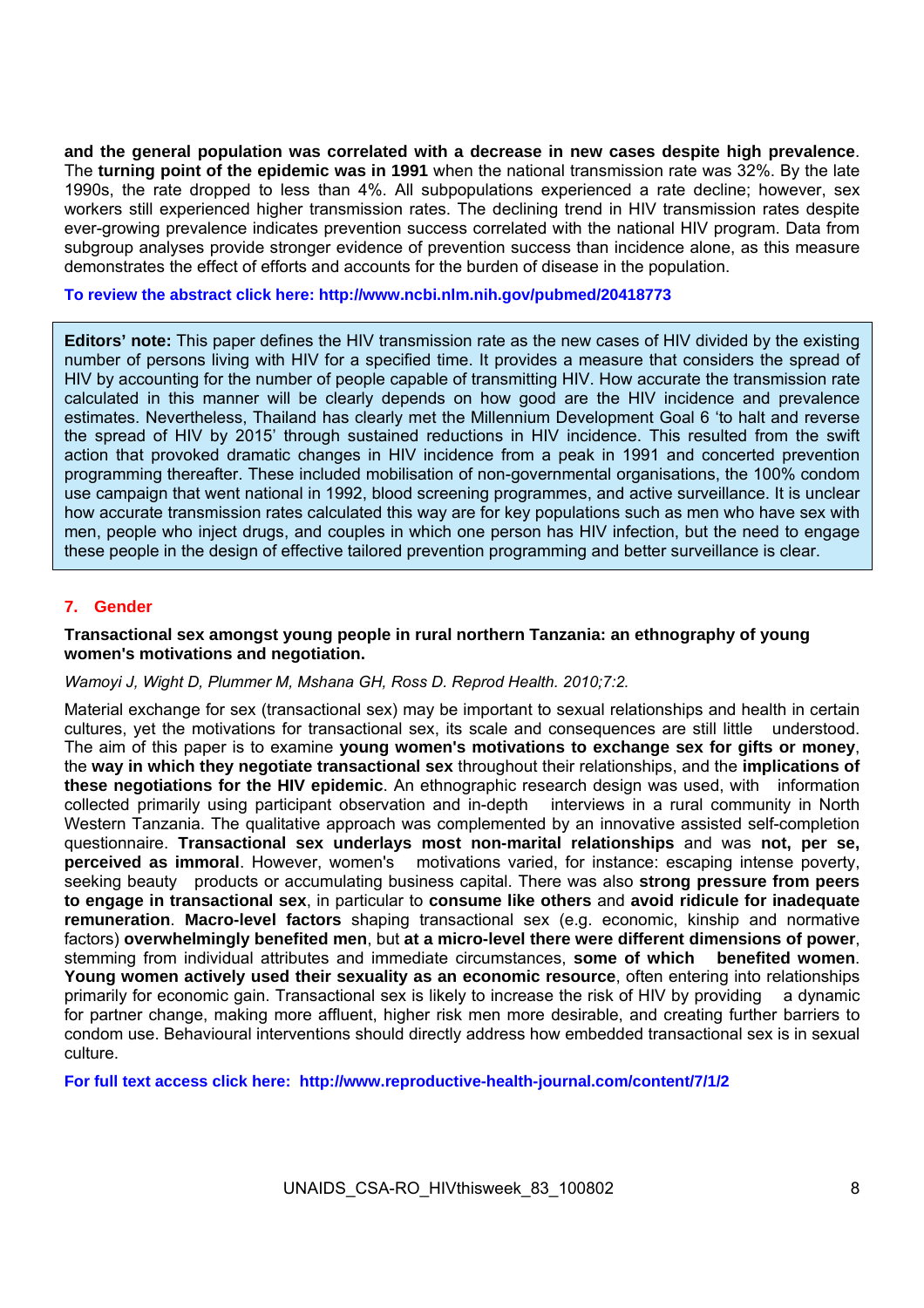**Editors' note:** If you want to learn more about ethnographic methodologies, this fascinating paper is an excellent read. Its explicit descriptions of data gathering by participant observation in 9 villages over 3 years give added weight to its dismissal of any Western-centric assumption that assumes poverty is what links sex with material gain. Sexual relationships are complex phenomena influenced by macro-social, micro-social, psychological, and physiological factors in all societies. This study focuses on the social factors that shape sexual relationships in rural northwest Tanzania where material exchange for sex underlies most nonmarital relationships, along with physical pleasure, reproduction, self-esteem, and love or other non-material motives. The findings resonate with data from other settings, reinforcing the notion that for HIV prevention strategies to be effective, they must acknowledge the economic importance of sex for young women. While income-generating schemes would be a good start, transactional sex is deeply rooted in this and other cultures, requiring profound cultural change. In the meantime, generation of economic opportunities for girls and young women will increase their bargaining power, while education and communication skills building will increase their negotiating skills for postponement of sex and for male and female condom use.

# **8. Paediatric treatment**

**HIV-subtype A is associated with poorer neuropsychological performance compared with subtype D in antiretroviral therapy-naive Ugandan children.** 

*Boivin MJ, Ruel TD, Boal HE, Bangirana P, Cao H, Eller LA, Charlebois E, Havlir DV, Kamya MR, Achan J, Akello C, Wong JK. AIDS. 2010;24:1163-70.* 

**HIV-subtype D is associated with more rapid disease progression and higher rates of dementia in Ugandan adults compared with HIV-subtype A.** There are no data comparing neuropsychological function by HIV subtype in Ugandan children. One hundred and two HIV-infected antiretroviral therapy naive Ugandan children 6-12 years old (mean 8.9) completed the Kaufman Assessment Battery for Children, second edition (KABC-2), the Test of Variables of Attention (TOVA), and the Bruininks-Oseretsky Test for Motor Proficiency, second edition (BOT-2). Using a PCR-based multiregion assay with probe hybridization in five different regions (gag, pol, vpu, env, gp-41), HIV subtype was defined by hybridization in env and by total using two or more regions. Analysis of covariance was used for multivariate comparison. **The env subtype was determined in 54 (37 A, 16 D, 1 C) children.** Subtype A and D groups were comparable by demographics, CD4 status, and WHO stage. **Subtype A infections had higher log viral loads** (median 5.0 vs. 4.6, P = 0.02). **Children with A performed more poorly than those with D on all measures**, especially on KABC-2 Sequential Processing (memory) (P = 0.01), Simultaneous Processing (visual-spatial analysis) (P = 0.005), Learning (P = 0.02), and TOVA visual attention (P = 0.04). When adjusted for viral load, Sequential and Simultaneous Processing remained significantly different. Results were similar comparing by total HIV subtype. HIV subtype A children demonstrated poorer neurocognitive performance than those with HIV subtype D. **Subtype-specific neurocognitive deficits may reflect age-related differences in the neuropathogenesis of HIV**. This may have important implications for when to initiate antiretroviral therapy and the **selection of drugs with greater central nervous system penetration**.

#### **For abstract access click here: http://ovidsp.tx.ovid.com/sp-2.3.1b/ovidweb.cgi?&S=KDGPFPBOFGDDPLMMNCDLOEDCNGFJAA00&Abstract=S.sh.15%7c1%7c1**

**Editors' note:** The findings of this study implicating subtype A in poorer neurocognitive performance in children are somewhat surprising, given that subtype D is most commonly associated with dementia in adults in Uganda. Given that the children were at an earlier stage of disease, the difference may be in viral tropism, the cell type that HIV infects and replicates in. CCR5 viruses, the predominant form in early infection, infect macrophages, which are the principal cells that transport the virus through the blood-brain barrier, and microglia, which are the other major target cell for HIV in the central nervous system. This may explain the effects reported here during the sensitive period of brain development in children. Further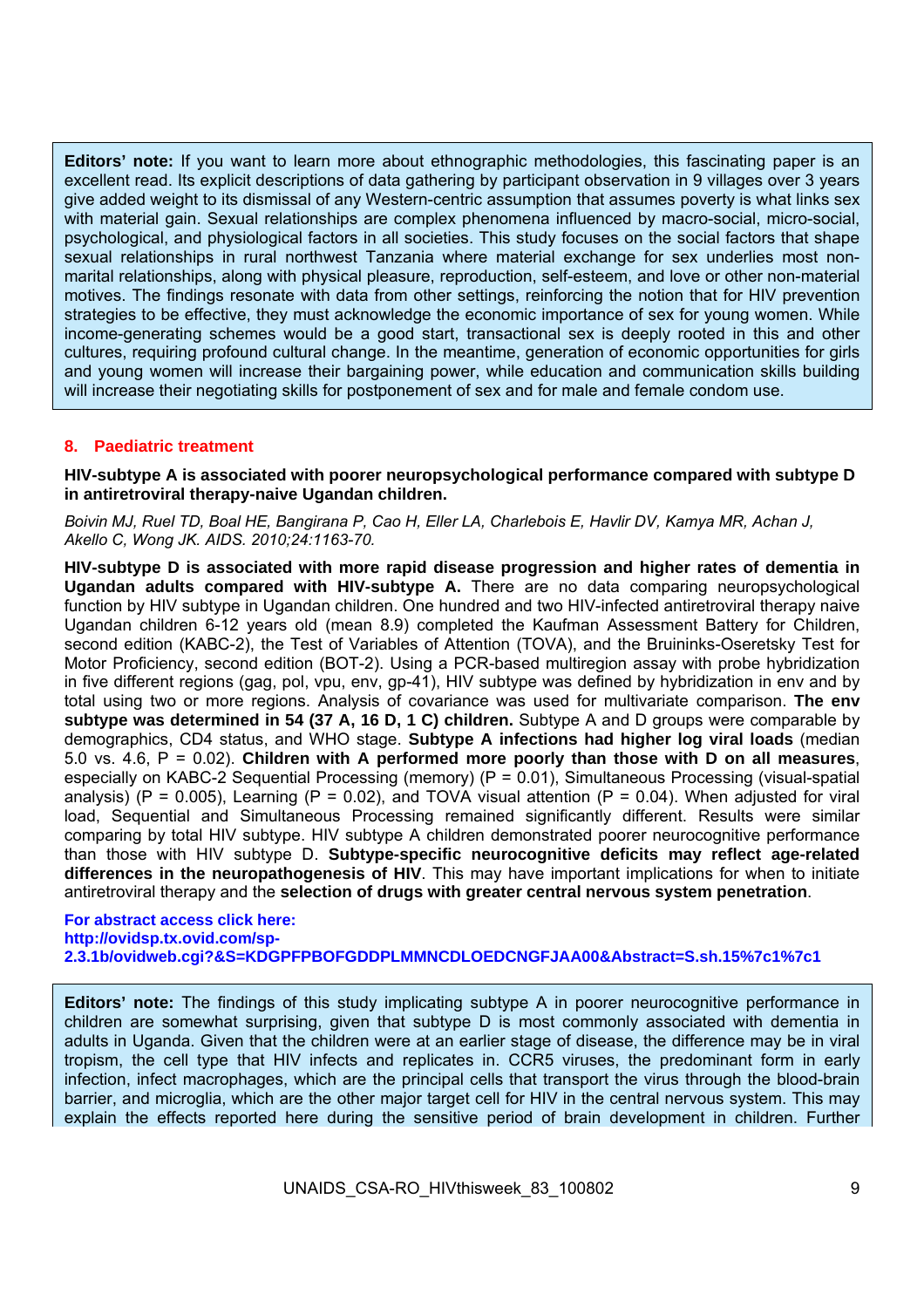studies are needed to confirm these findings and describe the neurodevelopmental trajectory of children with HIV infection by subtype but they do suggest that consideration of subtype will be important in determining which children should be started early on antiretroviral treatment. In any case, WHO recommends that ART should be started for all HIV-infected infants diagnosed in the first year of life, irrespective of CD4 count or WHO clinical stage. See: http://www.who.int/hiv/pub/paediatric/infants/en/index.html

#### **Retention of HIV-infected and HIV-exposed children in a comprehensive HIV clinical care programme in Western Kenya.**

*Braitstein P, Katshcke A, Shen C, Sang E, Nyandiko W, Ochieng VO, Vreeman R, Yiannoutsos CT, Wools-Kaloustian K, Ayaya S. Trop Med Int Health. 2010;15:833-41* 

The aim of the study is to describe incidence rates and risk factors for loss-to-follow-up among HIV-infected and HIV-exposed children in a large HIV treatment programme in Western Kenya. The USAID-AMPATH Partnership has enrolled >100 000 patients (20% children) at 23 clinic sites throughout western Kenya. **Loss-to-follow-up is defined as being absent from the clinic for >3 months if on combination antiretroviral treatment and >6 months if not.** Included in this analysis were children aged <14 years, HIV exposed or infected at enrolment, and enrolled between April 2002 and March 2009. The incidence rates for loss-to-follow-up are presented per 100 child-years (CY) of follow-up. Proportional hazards models with time-independent and time-dependent covariates were used to model factors associated with loss-to-followup. Weight for height Z-scores were calculated using Epilnfo, with severe malnutrition being defined as a Zscore </=-3.0. Immune suppression was defined as per WHO age-specific categories. There were 13 510 children eligible for analysis, comprising **3106 children who at enrolment were HIV infected and 10 404 children who were HIV exposed.** The **overall incidence rate of loss-to-follow-up was 18.4 (17.8-18.9) per 100 child-years.** Among HIV-infected children, 15.2 (13.8-16.7) and 14.1 (13.1-15.8) per 100 CY became lost-to-follow-up, pre- and post- antiretroviral therapy initiation, respectively. **The only independent risk factor for becoming lost-to-follow-up among the HIV-infected children was severe immune suppression** (AHR: 2.17, 95% CI: 1.51-3.12). Among the HIV-exposed children, 20.1 per 100 (19.4-20.7) became lost-to-follow-up. Independent risk factors for loss-to-follow-up among them were being **severely low weight for height** (AHR: 1.69, 95% CI: 1.25-2.28), **being orphaned at enrolment** (AHR: 1.57, 95% CI: 1.23-1.64), **being CDC Class B or C** (AHR: 1.41, 95% CI: 1.14-1.74), and **having received combination antiretroviral therapy** (AHR: 1.56, 95% CI: 1.23-1.99). Protective against becoming lost-to-follow-up among the HIV exposed were testing HIV positive (AHR: 0.26, 95% CI: 0.21-0.32), older age (AHR: 0.90, 95% CI: 0.85-0.96), enrolling in later time periods, and receiving food supplementation (AHR: 0.58, 95% CI: 0.32-1.04). There is a high rate of loss-to-follow-up among these highly vulnerable children, particularly among the HIV exposed. These data suggest that **HIV-infected and HIV-exposed children are at especially high risk for loss-to-follow-up if they are sick or malnourished**.

**For abstract access click here: http://www3.interscience.wiley.com/journal/123441259/abstract** 

**Editors' note:** The findings from this study of a large, geographically and ethnically diverse population observed over years likely have application for other populations of HIV-affected children in East Africa. About 50% of adults lost-to-follow-up are deceased and the associations seen here for loss-to-follow-up of HIV–exposed children (severely low weight for height, advanced clinical disease, and severe immunosuppression) suggest that mortality is an important cause of disappearance from the clinic. With priority being given to retention of children with HIV infection who are on antiretroviral treatment (to prevent disease progression and drug resistance) followed by children with HIV infection not yet eligible for treatment (to provide prophylaxis and timely initiation of antiretroviral treatment), it is perhaps not surprising that HIV-exposed children have the highest rates of loss-to-follow-up. The findings suggest that food supplementation for HIV-exposed children could reduce loss-to-follow-up, both by improving nutritional status and by acting as an incentive to continue in care pending an HIV diagnosis. In the end, those taking care of children ultimately decide whether to take a child to the clinic. Qualitative studies to determine the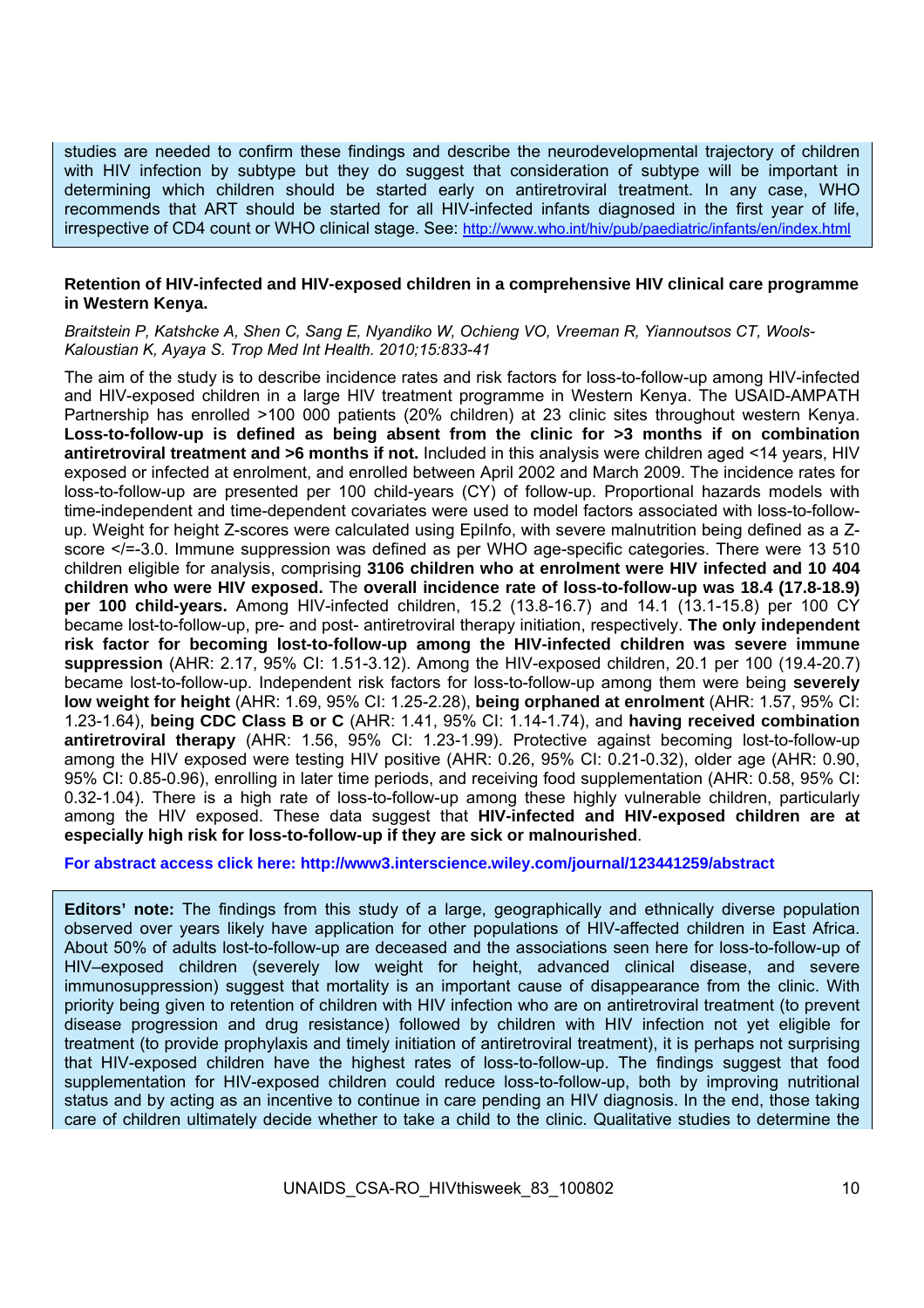factors influencing their decisions would inform changes in clinical services aimed at reducing loss-to-followup.

# **9. Sexually transmitted infections**

#### **Increased risk of HIV acquisition among Kenyan men with human papillomavirus infection.**

*Smith JS, Moses S, Hudgens MG, Parker CB, Agot K, Maclean I, Ndinya-Achola JO, Snijders PJ, Meijer CJ, Bailey RC. J Infect Dis. 2010;201:1677-85.* 

Few data on the effect of human papillomavirus (HPV) infection on human immunodeficiency virus (HIV) acquisition are available. **HIV-seronegative, sexually active, 18-24-year-old Kenyan men** participating in a randomized trial of male circumcision provided exfoliated penile cells from 2 anatomical sites (glans/coronal sulcus and shaft) at baseline. The GP5+/6+ polymerase chain reaction assay ascertained a **wide range of HPV DNA types at the baseline visit.** The risk of HIV infection was estimated using Kaplan-Meier methods and hazard ratios from proportional hazards models. **Of 2168 uncircumcised men with baseline HPV data, 1089 (50%) were positive for HPV DNA**. The **cumulative incidence of HIV infection by 42 months was 5.8%** (95% confidence interval [CI], 3.6%-7.9%) **among men with HPV-positive glans/coronal sulcus specimens**, **versus 3.7%** [95% CI, 1.8%-5.6%] **among men with HPV-negative glans/coronal sulcus specimens** (P = .01). Controlling for subsequent circumcision status, baseline herpes simplex virus type 2 serostatus, and sexual and sociodemographic risk factors, the **hazard ratio for HIV infection among men with HPV-positive glans/coronal sulcus specimens was 1.8 (95% CI, 1.1- 2.9)**, compared with men with HPV-negative glans/coronal sulcus specimens. The results suggest an independent increased risk of HIV seroconversion among HPV-positive men. If this finding is confirmed in other studies, HPV prevention could be another tool for HIV prevention.

#### **For full text access click here: http://www.journals.uchicago.edu/doi/full/10.1086/652408**

**Editors' note:** This is the third study to report associations between human papillomavirus infection in men and risk of acquiring HIV infection. A South African cross-sectional study (*HIV This Week* Issue 64 Auvert) found urethral HPV associated with HIV infection in heterosexual young men but it was unclear which infection came first and a Californian prospective study (*HIV This Week* Issue 69 Chin-Hong) among men who have sex with men did not control for herpes simplex virus-2 infection. This study among sexually active heterosexual men aged 18 to 24 years found that 50% had HPV detected at baseline and of these 91% had HPV in the glans/coronal sulcus specimens. These men were significantly more at risk of acquiring HIV, with HPV found in this location independently associated with increased risk of HIV infection. There are several hypotheses about the biological plausibility of HPV increasing susceptibility to HIV, including upregulation of T-cells, stimulation of cytokines, and providing a portal of entry for HIV. If these findings are confirmed, preferably as rapidly as possible, vaccinating young men against HPV with the bivalent (HPV-16, -18) or quadrivalent (HPV-16, -18, -6, and -11) vaccines could prove an important addition to the HIV prevention toolbox.

## **10. Faith-based responses (Civil Society)**

## **YOUR Blessed Health: an HIV-prevention program bridging faith and public health communities.**

*Griffith DM, Campbell B, Allen JO, Robinson KJ, Stewart SK. Public Health Rep. 2010;125 Suppl 1:4-11.* 

African American faith-based institutions are not necessarily equipped to balance their moral and spiritual missions and interpretation of religious doctrine with complex health issues such as human immunodeficiency virus (HIV) and acquired immunodeficiency syndrome (AIDS). YOUR Blessed Health is a faith-based, six-month pilot project designed to increase the capacity of faith-based institutions and faith leaders to address HIV and sexually transmitted infections (STIs) in 11- to 19-year-old African Americans. In addition to **increasing the knowledge and skills of young people**, the intervention seeks to **change**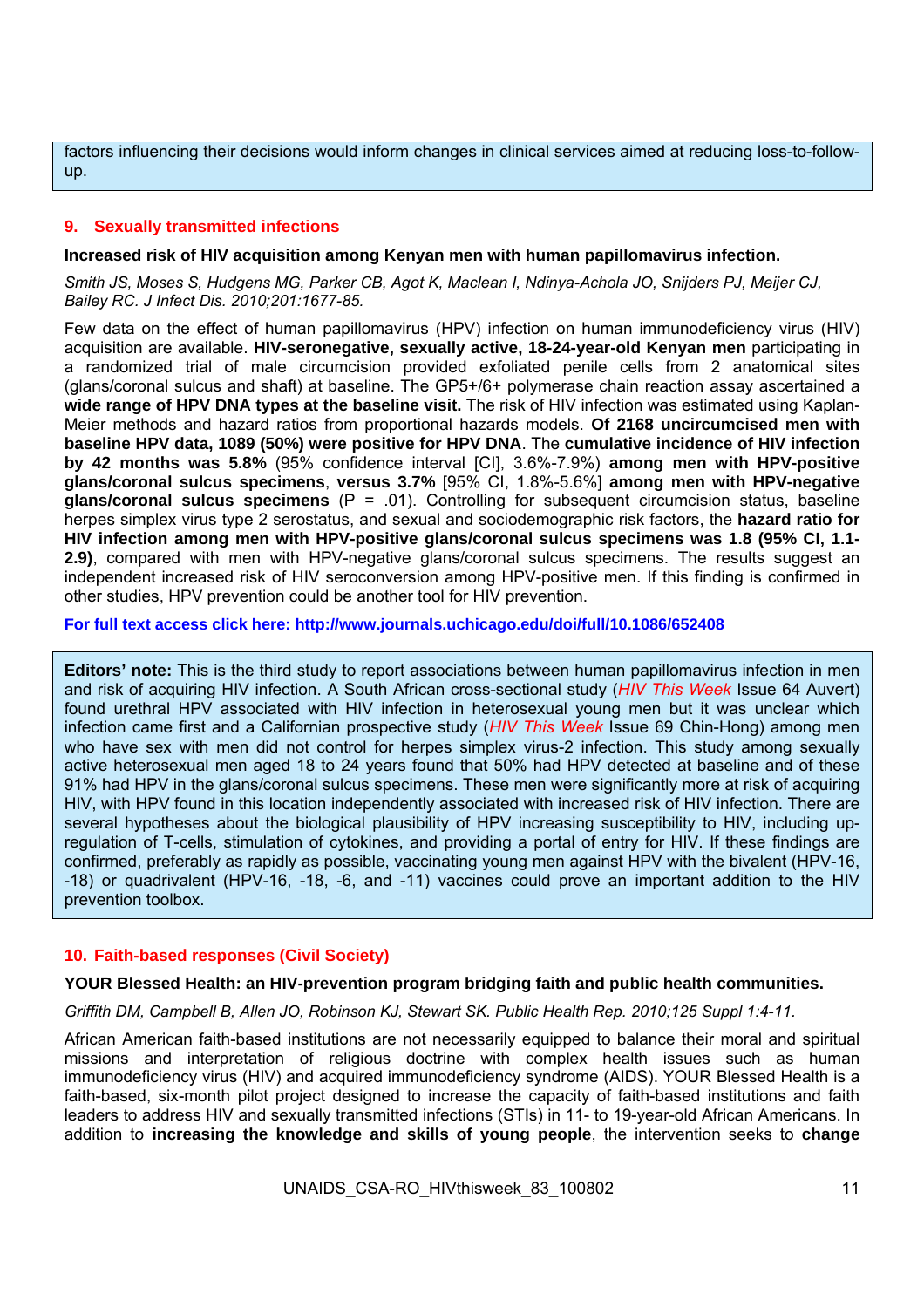**churches' norms to provide more open settings where young people can talk with faith leaders** about sex, relationships, sexually transmitted infections, and HIV. YOUR Blessed Health **expands the roles of adult faith leaders, particularly pastors' spouses, to include health education** as they implement the intervention in their congregations and communities. The intervention includes a **flexible menu of activities** for faith leaders to select from **according to their institutional beliefs, doctrines, and culture**.

#### **For full text access click here: http://www.publichealthreports.org/archives/issueopen.cfm?articleID=2344**

**Editors' note:** Flint, Michigan now has more than the Michael Moore film 'Roger and Me' to its credit. This innovative pilot project, YOUR Blessed Health, engaged the African-American faith community through 12 churches across 6 denominations and 2 housing communities in Flint. Among its unique features was the customization of the programme to fit the beliefs and doctrines of each church so that HIV transmission and prevention could be effectively discussed, balancing moral and spiritual missions and interpretations of church doctrine with the public crisis of HIV among African-Americans. The intent was to change how these issues were addressed both now and in the long term so that churches become more open and accepting settings for the discussion of behaviours and factors that put young people at risk of acquiring HIV. Another unique feature was engaging pastors' spouses as lead trainers – they understand the pastor's vision and the church's culture – to counter young people's sense of invincibility with accurate facts about HIV. Faithbased organisations in all religions have an important role to play in addressing the HIV epidemic in positive ways that can make a real difference. They can only do this when there is a will for open discussion of the issues and the design and implementation of context-specific solutions.

## **11. Male circumcision**

#### **Male circumcision for HIV prevention - a cross-sectional study on awareness among young people and adults in rural Uganda.**

#### *Wilcken A, Miiro-Nakayima F, Hizaamu RN, Keil T, Balaba-Byansi D. BMC Public Health. 2010;10:209.*

Medical male circumcision is now part of a comprehensive approach to HIV prevention. It has been shown that awareness of the protective effect of male circumcision leads to high acceptability towards the introduction of medical male circumcision services within countries. The objective of this survey was to identify factors determining awareness of male circumcision for HIV prevention. The authors interviewed 452 participants (**267 adults >24 years of age; 185 youths 14-24 years**) living in three rural Ugandan districts in 2008. Using a standardized questionnaire, they assessed socio-demographic parameters, awareness of male circumcision for HIV prevention, general beliefs/attitudes regarding male circumcision and male circumcision status. Determinants for awareness of male circumcision for HIV prevention were examined with multiple logistic regression models. Out of all adults, 52.1% were male (mean+/-SD age 39.8+/-11 years), of whom 39.1% reported to be circumcised. Out of all youths, 58.4% were male (18.4+/- 2.5), 35.0% circumcised. **Adults were more aware of male circumcision for HIV prevention than youths** (87.1% vs. 76.5%; p=0.004). In adults, **awareness was increased with higher educational level** compared to no school: primary school (adjusted OR 9.32; 95%CI 1.80-48.11), secondary (5.04; 1.01- 25.25), tertiary (9.91; 0.76-129.18), university education (8.03; 0.59-109.95). **Younger age and male sex** were **further significant determinants of increased awareness**, but not marital status, religion, district, ethnicity, employment status, and circumcision status. In youths, they found a borderline statistically significant decrease of awareness of male circumcision for HIV prevention with higher educational level, but not with any other socio-demographic factors. Particularly Ugandans with low education, youths, and women, playing an important role in decision-making of male circumcision for their partners and sons, should be increasingly targeted by information campaigns about positive health effects of male circumcision.

**For full text access click here: http://www.biomedcentral.com/1471-2458/10/209**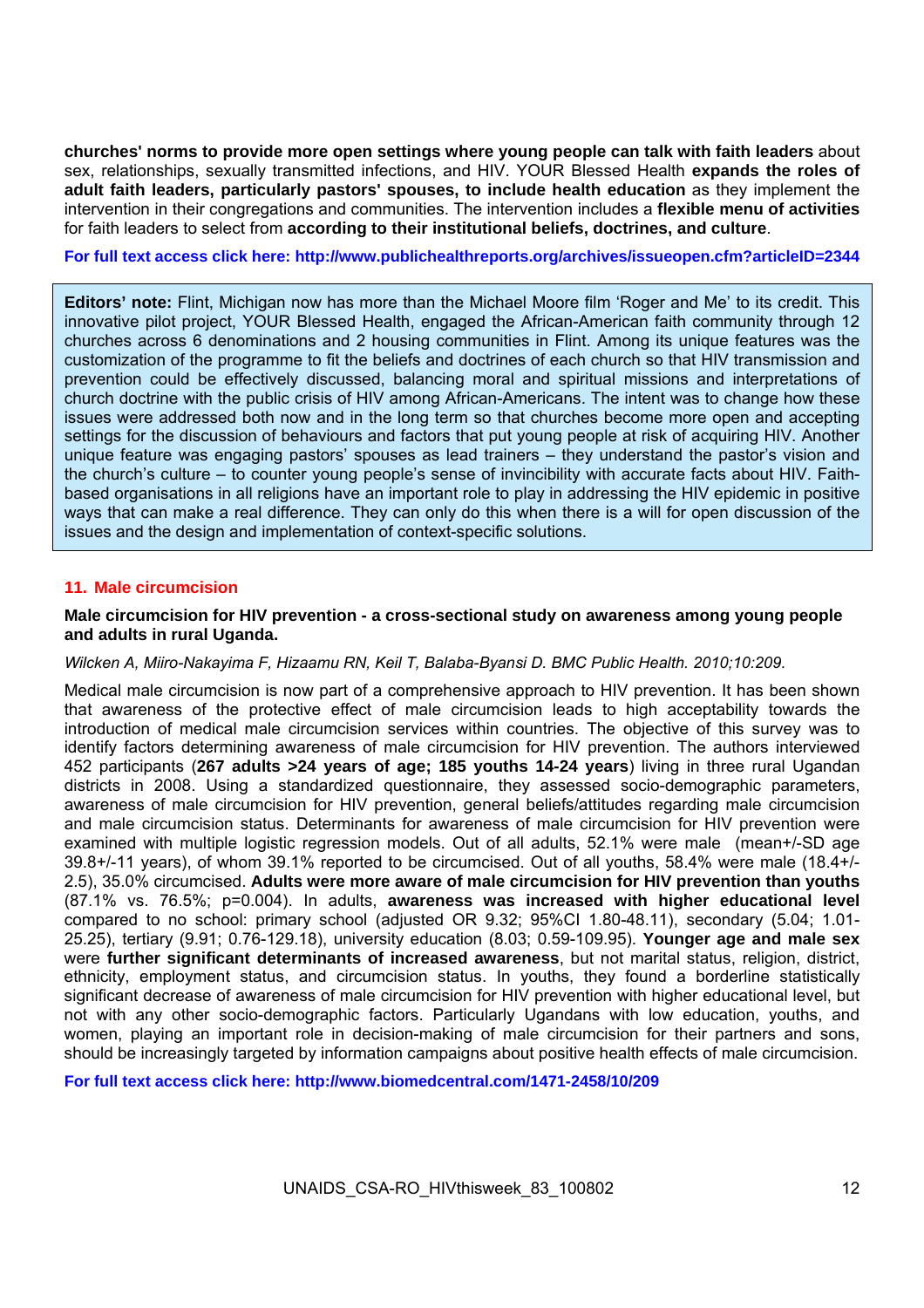**Editors' note:** While Ugandans wait for a clear endorsement by the government and community leaders of male circumcision for HIV prevention, information from the media and from nongovernmental and community-based organizations is increasing the understanding of those who will make the decisions at family level about male circumcision. Women are involved as mothers and sexual partners in such decisions, fathers can discuss male circumcision with their sons, and community advocates can raise the call for safe male circumcision services. As this study demonstrates, there is already a high level of awareness in rural Uganda. In such situations, the risk often increases that unsafe circumcision by untrained, poorly equipped operators working in unsanitary conditions will result in avoidable morbidity, mutilations, and mortality.

#### **12. People who inject drugs—risk environment**

#### **Policing drug users in Russia: risk, fear, and structural violence.**

#### *Sarang A, Rhodes T, Sheon N, Page K. Subst Use Misuse. 2010;45:813-64.*

Sarang and colleagues undertook qualitative interviews with 209 persons who inject drugs (primarily heroin) in **three Russian cities: Moscow, Barnaul, and Volgograd**. They explored the accounts of persons who inject drugs about HIV and health risk. Policing practices and how these violate health and self, emerged as a primary theme. Findings show that **policing practices violate health and rights directly, but also indirectly, through the reproduction of social suffering**. **Extrajudicial policing practices** produce fear and terror in the day-to-day lives of drug injectors, and ranged from the mundane (**arrest without legal justification**; the **planting of evidence to expedite arrest or detainment**; and the **extortion of money or drugs for police gain**) to the extreme (**physical violence as a means of facilitating "confession"** and as an **act of "moral" punishment without legal cause or rationale**; the use of methods of **"torture"**; and **rape**). They identify the concept of police bespredel-living with the sense that there are "no limits" to police power-as a key to **perpetuating fear and terror**, **internalized stigma**, and a **sense of fatalist risk acceptance**. Police besprediel is analyzed as a form of structural violence, contributing to **"oppression illness."** Yet, the authors also identify cases of resistance to such oppression, characterized by **strategies to preserve dignity and hope**. They identify hope for change as a resource of risk reduction as well as escape, if only temporarily, from the pervasiveness of social suffering. Future drug use(r)-related policies, and the state responses they sponsor, should set out to promote public health while protecting human rights, hope, and dignity.

#### **For full text access click here: http://informahealthcare.com/doi/abs/10.3109/10826081003590938**

**Editors' note:** Reading this article you will learn more than you may have wanted to know about policing practices in these three Russian cities and, in particular, about police *bespredel*, no limits or restrictions on police power. Being a drug user is not against the law in Russia, while possession and transport are, so planting evidence creates opportunities for arrests. Formal arrest quotas encourage this behaviour and 'police taxes', routine extortion of small amounts of money, provide police officers with supplemental income. Coerced provision of sexual services without payment to police is referred to as *subbotnik*, a term used for semi-volunteer work without payment on non-working days for the benefit of the State. The impact of the policing risk environment described here on HIV risk is both direct (unsafe needle-syringe practices and sex) and indirect through the loss of hope, dignity, self-esteem, and any sense of agency. To learn more about what should be done to address the risk environment and decriminalise drug users, read *The Vienna Declaration* http://www.viennadeclaration.com/. More than 15,000 scientists and others have signed on so far to its call for evidence-informed, human-rights-based drug policies.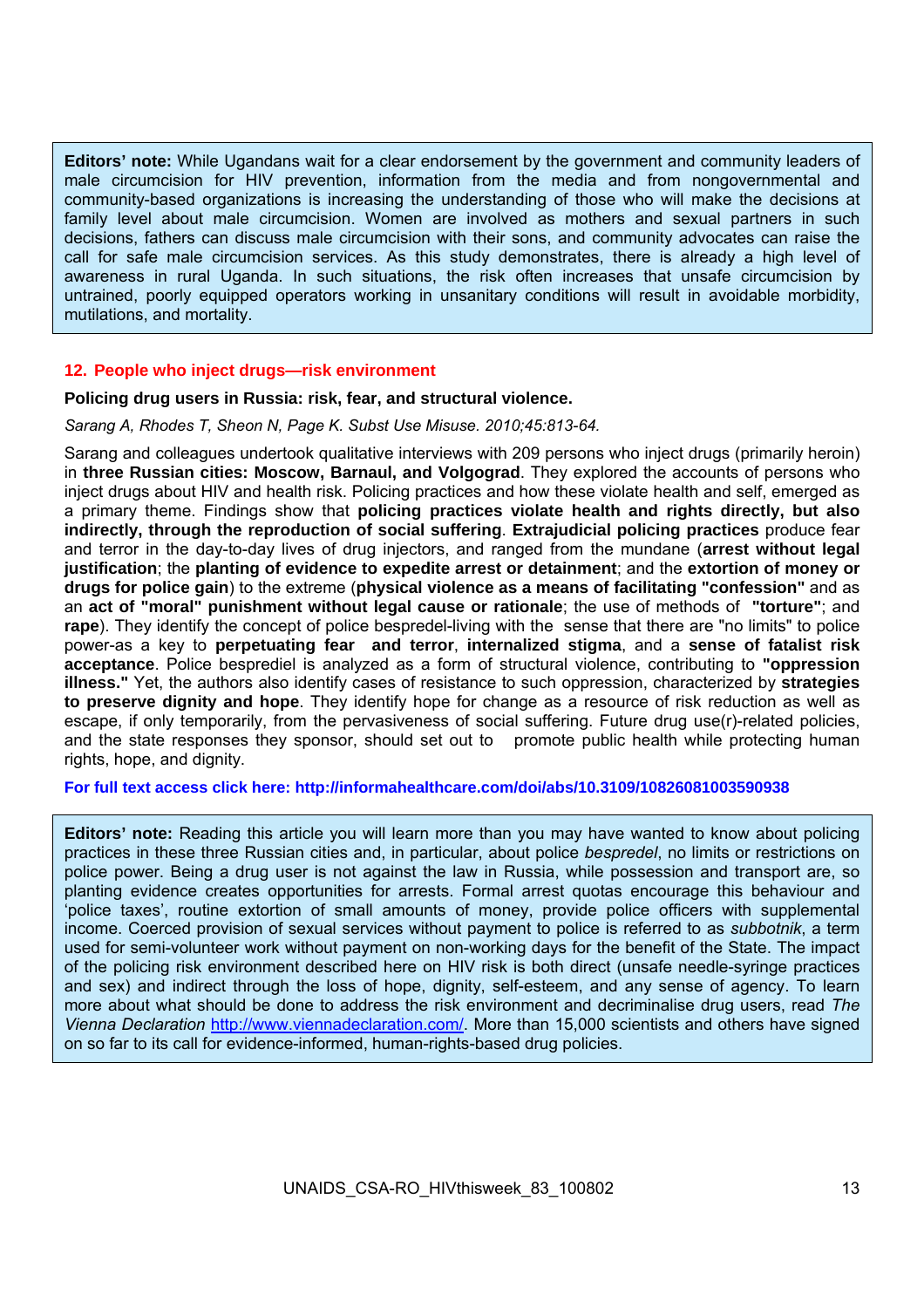# **13. Young people**

## **The situation of Romanian HIV-positive adolescents: results from the first national representative survey.**

## *Buzducea D, Lazăr F, Mardare EI. AIDS Care. 2010 16:1-8.*

Young people are one of the groups most affected by HIV worldwide. For over a decade after the fall of the Communism, Romania accounted for over 50% of the total paediatric cases in Europe (Buzducea & Lazăr, 2008; Mărdărescu, 2008) with **an estimated 10,000 children infected in hospital settings (nosocomial) between 1986 and 1992.** Although about 3000 of these children died of AIDS, many of them have survived almost 20 years. This paper presents the methodology and the results of the first representative research on adolescents living with HIV registered with medical services in Romania (N=534 subjects) attending the nine Regional Centres for HIV Surveillance (August-October 2006). The general objective of the research was to assess **the situation of 15-19 year-old young people living with HIV from Romania and the dynamics of their risk behaviours in respect to virus transmission** (O'Leary, 2002). Based on the research findings, the implications for practice are discussed and specific interventions are recommended to better respond the needs of young people living with HIV.

#### **For abstract access click here: http://www.informaworld.com/smpp/content~db=all?content=10.1080/09540120903280927**

**Editors' note:** Of the 11, 187 known people living with HIV in Romania in 2006, over 7000 were young people aged 15 to 19 years. This study in nine regional treatment centres interviewed every third young person in this age group on a broad array of aspects of their lives. Over 40% were sexually active with the average age of first sexual contact being 16.2 years, following the general pattern of Romanian youth. 70% overall reported that 'they are at ease to use condom' but only 59% said that they would buy a condom. Over 75% have chosen to keep their diagnosis confidential, primarily due to fear of stigmatisation and marginalisation, with 89.3% are of the view that people living with HIV lose their jobs when employers find out their status. School drop out in this cohort of young people is high, due to health concerns and family overprotection. Although many are socially isolated, others have willingly engaged in prevention campaigns and peer education programmes. Empowering these long-term survivor young people to use male and female condoms and to adhere to treatment, while offering vocational training to help them find jobs, will increase their health and wellbeing as well as their social integration.

## **14. Economics**

## **Estimating the cost of care giving on caregivers for people living with HIV and AIDS in Botswana: A cross-sectional study.**

# *Ama NO, Seloilwe ES. J Int AIDS Soc. 2010;13:14.*

**Community home-based care is the Botswana Government's preferred means of providing care for people living with HIV**. However, primary (family members) or volunteer (community members) caregivers experience poverty, are **socially isolated, endure stigma and psychological distress, and lack basic care-giving education**. Community home-based care also imposes considerable costs on patients, their caregivers and families in terms of time, effort and commitment. An analysis of the costs incurred by caregivers in providing care to people living with HIV will assist health and social care decision makers in planning the most appropriate ways to meet future service needs of people living with HIV and their caregivers. This study estimated the cost incurred in providing care for people living with HIV through a stratified sample of 169 primary and volunteer caregivers drawn from **eight community home-based care groups in four health districts in Botswana**. The results show that the mean of the total monthly cost (explicit and indirect costs) incurred by the caregivers was \$(90.45 +/- 9.08) while the mean explicit cost of care giving was \$(65.22 +/- 7.82). **This mean of the total monthly cost is about one and a half times the caregivers' mean monthly income of \$66.00 (+/- 5.98) and more than six times the Government of**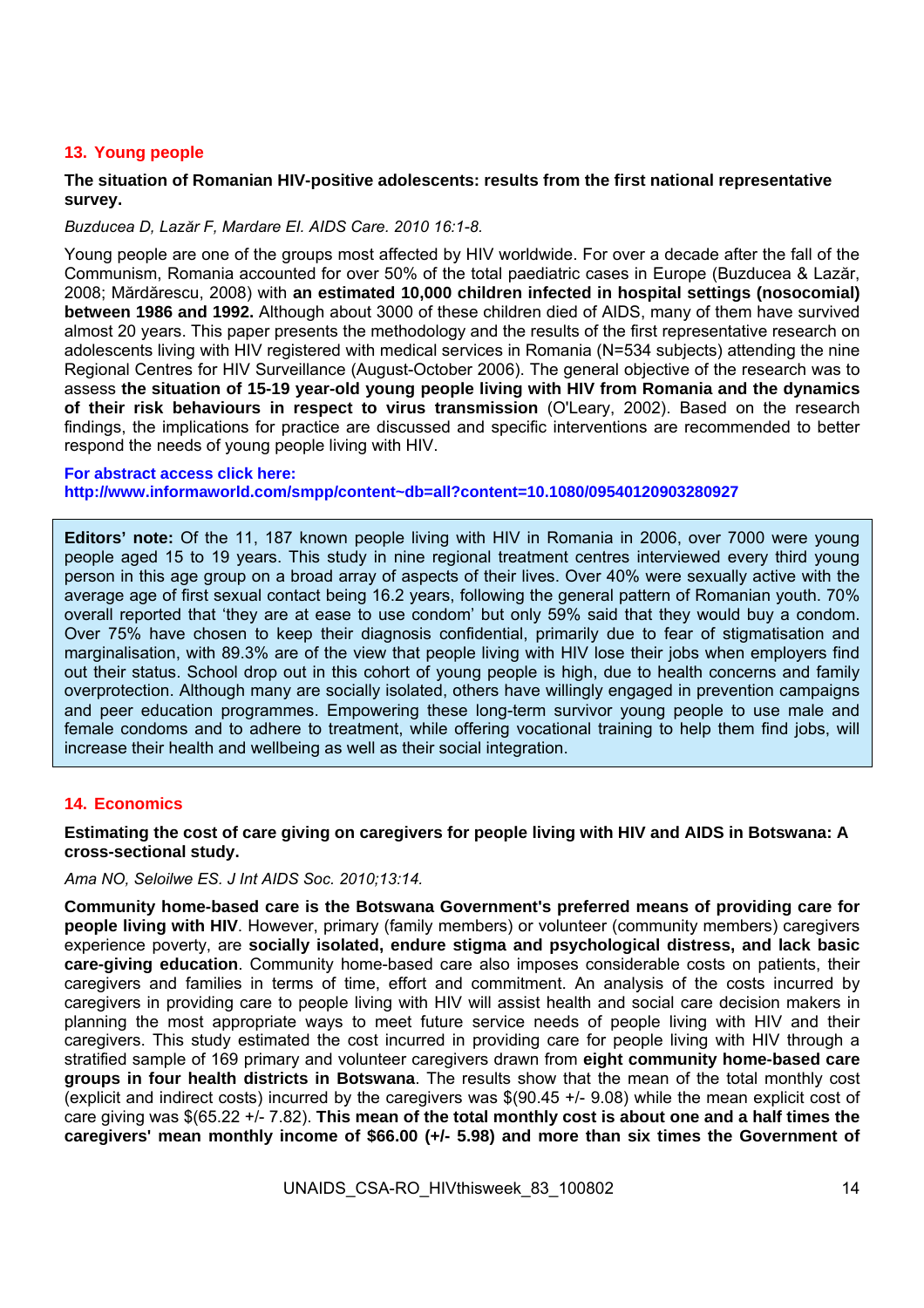**Botswana's financial support to the caregivers.** In addition, the cost incurred per visit by the caregivers was \$15.26, while the total expenditure incurred per client or family in a month was \$184.17. The study, therefore, concludes that as the cost of providing care services to people living with HIV is very high, the Government of Botswana should **substantially increase the allowances paid to caregivers and the support it provides for the families of the clients**. The overall costs for such a programme would be quite low compared with the huge sum of money budgeted each year for health care and for HIV and AIDS.

**For full text access click here: http://www.ncbi.nlm.nih.gov/pmc/articles/PMC2880016/?tool=pubmed** 

**Editors' note:** Community home-based care is defined as care given to an individual in his or her own home by his or her family. Costing such care can reveal the gap between what the primary caregiver and volunteers incur in costs and what government provides in a monthly stipend to offset those costs. Community home-based care is not a cheap endeavour. Beyond transport, food, and direct costs of care, it involves important opportunity costs in terms of foregone income from the loss of jobs and job opportunities, absenteeism, and workday interruptions as well as the cost of supervising caregivers. This study involving 8 community home-based care groups in four health districts of Botswana revealed an urgent need to adjust monthly allowances both to maintain the morale of those already providing care and to persuade others to take up care-giving activities. Extending the programme to cover all health districts and making health districts that are already in the programme more equitable should also be among the considerations as policy makers respond to these findings.

#### **The cost of treatment and care for people living with HIV Infection**

#### *Beck EJ, Harling G,Gerbase S and DeLay P. Curr Opin HIV AIDS. 2010;5:215-24*

Increasing number of people living with HIV will require expanded access to health services. Countries need **robust and contemporary strategic information on the cost of care to monitor and evaluate the effectiveness, efficiency, equity, and acceptability of services**. Published HIV cost literature from July 1999 to December 2008 was reviewed. Articles were identified using specific databases and scored, based on explicit criteria relating to the services covered, utilization data, cost data used and quality of the study. One hundred and fifteen articles were identified, 47% came from North America, 29% from Europe, 17% from Africa and 8% from Asia; no studies from Latin America could be identified. The mean score across all studies was 33.7 out of a maximum of 64, with a median of 34 and a range of 11–51. Mean score did not change significantly over time (Pearson's R8¼0.3; P>0.05). **Great variation was observed in the methods used to estimate cost data across the studies identified**, including **range of services**, **patients covered** and **outcomes costed**. Progress in the quantity and quality of studies published since 1999 has been limited. **More consistent costing methods and more comprehensive coverage** – both by country and level of care – are needed in order **for policymakers and other stakeholders to be able to optimally monitor and evaluate the cost and cost–effectiveness of country services for HIV treatment and care**, especially as population costs are likely to increase with more people living with HIV on antiretroviral therapy.

**For abstract access click here: http://journals.lww.com/cohivandaids/Abstract/2010/05000/The\_cost\_of\_treatment\_and\_care\_for\_people\_living.5.aspx** 

**Editors' note:** As this systematic review reveals, surprisingly few peer-reviewed costing studies have been published over a decade (n=115) of which 76% were conducted in North America or Europe. This is despite the steadily increasing number of people on antiretroviral treatment in Africa and Asia. Although this review found that comparisons are complicated by differences in sources of information, adjustments made, and the variety of methodologies used, costing studies can be very useful nonetheless at the national and district levels. Financial information is a key component of the evidence that policymakers need to consider when